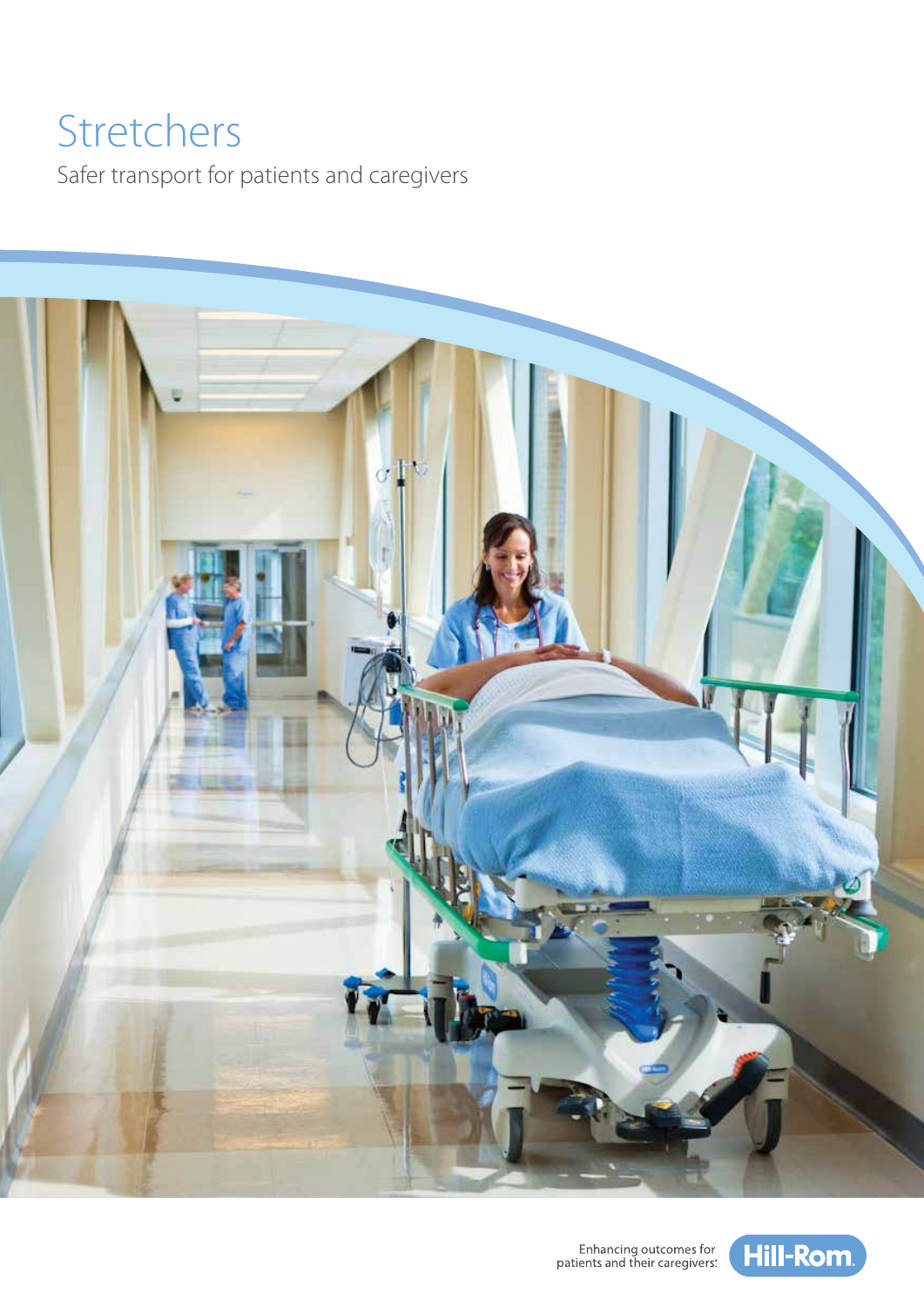# Hill-Rom Stretchers

A critical component of a patient's journey throughout a healthcare facility, the Hill-Rom range of stretchers is designed to facilitate the safe and efficient transport and management of patients.

By incorporated features such as additional fifth castors for easier patient transport, or AutoContour to assist in repositioning, the stretcher portfolio offered by Hill-Rom offers caregivers the ability to more safely and efficiently transport patients.

Hill-Rom stretchers work to enhance caregiver and patient safety. The BackSaver Fowler feature uses the patient's own weight to assist caregivers in raising or lowering the head section of the stretcher easily and comfortably.

As well, enhanced stability comes from the AutoContour feature, which raises the knee section of the stretcher to minimise the need for patient repositioning.



#### **Procedural Stretcher\***

- Tuckaway siderails for zero transfer gap
- Fifth wheel mobility
- BackSaver Fowler and Auto Contour



#### **Transport Stretcher\***

- Optional fifth wheel mobility
- Ergonomic push handles



- Full length X-Ray cassette holder
- X-Ray lift handles on both sides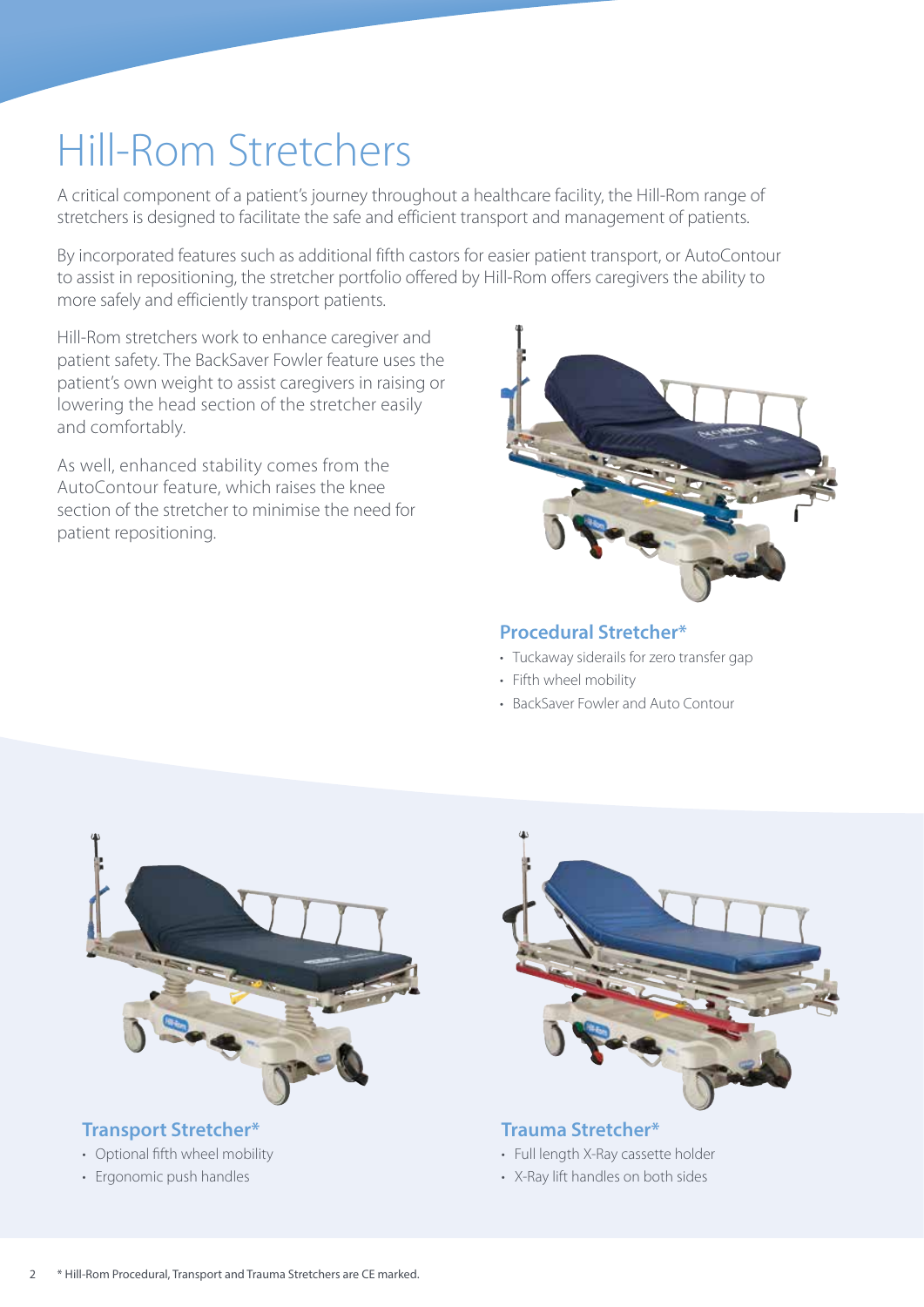### Durability and reliability are key requirements across all patient care environments.

Hill-Rom stretchers are built using heavy-gauge, steel-reinforced frames, ensuring durability even with frequent usage. Ensure a safer, more comfortable experience for both caregivers and patients with the complete range of stretchers from Hill-Rom.



#### **Electric Stretcher\*\***

- Patient head and knee controls
- Lockout controls for caregivers
- A convenient handbrake assists caregivers in negotiating ramps and corners without needing to utilise their body weight, resulting in safer transport.



#### **OB-GYN Stretcher\*\***

- Integrated foot supports
- Stowable foot section



#### **Surgical Stretcher\*\***

- Flexible head section
- Surgical rail for accessories

*4-sided braking and steering are available as an option on all stretchers.*

For additional information on Hill-Rom stretchers, please consult the individual technical specifications for each product, as well as the stretcher accessories document.